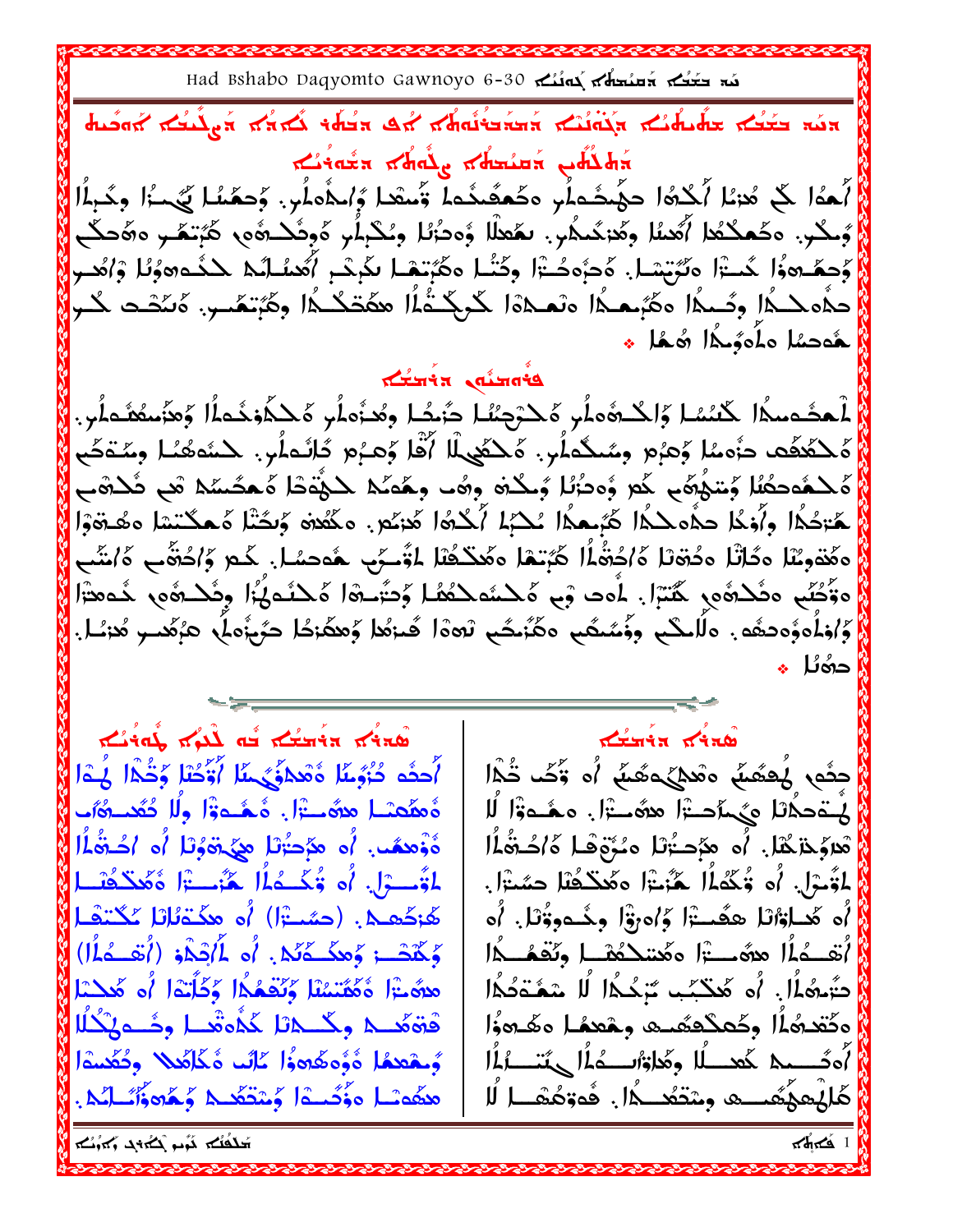Had Bshabo Daqyomto Gawnoyo 6-30 مَسْتَعْمَى بَعْضُكُمْ فَيْتَاتِيْكُمْ بَعْضُكُمْ بِمَا بِهِ بَعْضَ

كْتْشْتْرْ وْلَا خْلْجُكْتُفْ وْمْتّْوَصَّا. أَيْ هَيْسْرِلَلْ وَلَا تُقْتَدِهُكُ وَحَدَّدِهُ عَلَىٰ أَوْتَخِيَرِ كَمَارًا ﴾ هُرَحُمِيهِ هُمَهُهُكُمُلَ كُلُبِهُا وُمِيكُحُلَ. ذُالمَكْنُوا خَاتَّصِلًا مِثْعِظًا وُمِّتُوسِنَداً!. أُه كَلْكَتْقَا حُكْدَكُنُه لُمْ وَذَائَعْنَدُو خُووُوْدًا وَسَتَتَفَا أَيْدَ مِنْ الْمَدَىٰ الْمَتَصَدَّلَ وْهِزْكُلُوحِيْهِ كَلِيعًا. أَو أَجْلُوؤُا وُوكُعُدا وٌمعزُاتِكُ قَعَدُ الْمُسَاءِ. وَيُؤْسُورْا وُوَكَّرْمُمَا ذُهِ مُنْكَ أَهْ كُنُومُكُ أَنْ الْمَسْلَنِ وَأَكْتُنُوا وَهُ هَنْكُ ا وَٱهْكُمْ: قَا وَمَعْكُمُ اللَّهُ وَأَنَّهُ وَلَدَّا وَهُمُ وَقُلَّا وَكَتْلَا وَقْحَتُهُمْ كَذْتَهْمِلْ. كَيْفُوْرُا وَمُحْكَفُلُ وُهِ مُأْذًا. وَٱكْتُصًا مِنْكِيضًا وُهِنُتُوهُوْا ولَلْكُفَلِ. ةُدْهَوُ وَدْهُمُهُ كَلْحُمْلِ كَرْهُووُا وُ هَعَهُا لَا حُثُموذًا مُعَدِّمُكُمْ وَ وُنُمِّيَوْا وُخْسِبَرْجُل وُوجُحْجُحَا ولَا حُجُّابِّــم، أُو مَعَتَبِهُنَا ۚ ةَ مُقَوِّسًا ۖ ذَٰهِ خُلاَ مُحَاظٍ ۖ مَعَنَّا ۖ وَلَا دُدُكَــز. ةُأَهُدَّدْــا ةُخُوهُــوم وُسِّنَدْــهُ إِلَٰا وِكْمُئَعْبٍ. ةُهُـهِ فَأْ وُهِكْـمِمَّا وُهِنْتُب وكثعفكي ةَهُوهُما كَعُدَوهِكُما وُحُلِّدُواْ ةَوَمَآوَمِثُمامِ أَن وُحِسْلِ ةَمَحْتَصْلِ وُءِ هُمْ أَل كَالْحُكْمِيْلَا. ةَمَفَّصْلُ وَمَخَاصُلاً. أَو مُدْرَا وُوَصِّدًا وَسَمَحْكُمْ وَمُعْطَمُهُمْلَالِ مُعَوَّلًا تَعْدَنُونَ السَّفْسَاءُ وَيُخْصَلُ وَجَمَعَتْ الْمَسْتَدَمَّةِ وَجَمَعَتْ فَلِلَمَلَا. كَمَأْوُمَكَاهُ! وِدُّئِمَّـمِ كَلا وَحْمْـُـا اَوُحُط وُهُدِيحُدِهِ؟ مُنَزَّمَّا كُلِّابُاْلَ وُاصْحُب دَّاتَبْلُثُم نُرِفًا لِمُعْبِيًا. ومْثُمِيًا كَلِيُ عِبَ مئەھئىل كَعُنسلًا وتُسمحكُه أَسْتَوَكْسً فَيْ وَفَسْمَلَكُمْ أَتَقَمَّلْكُسُسُ

أَهْلَمْتَكْرُبْلَ وَوُحِثُهَ أَلِ. هَ هَيِ أَلَمْ أَلا مُحَلَّمَتَهُمُ أَلْ أَهْجَادِهِ الْمَحْتَمَّبِ اذْعِفَلَ وَالْمَحْمَدِ اوَّــَاّم تَّنْهِمْـملَٰا فِي مَكْتَــرَّلِ كَلِكَتَوْهَـا لْمُصَنَّفَ أَلَّا صَحْفُوا بِكَانَ الْأَسْتَحْسَنَ مِنْ مَتَحَدُّثَا وَكَبِثْرًا مَعَ وَاصَبَرُه لَتَحْمَدُ. أَه وَهِكَفَعِفَ وُحِقَةُ اتْبَلا ثَعَلِمُكُمْلًا. وَلَيْهَةٌ أَ وكَرْهُا وُْمِيْنُا هُمْكْسِلًا. أَو حُـَّرُّهْٱلْ وِهَيْنَالِ هُمهُجِّزَا وَحِكْمُا. أَه تَمَّتْزَا هِمُحَمَّرَةُ وكتبا ولمُقحمُدُ المُعْتَوُدُا. وهُوقِمْنَا وهَّزْمِيَّةِ وَالْمَحْكَمَّةُ وَالْمَجْتَنَّةُ الْمَرْشَلَ ﴿ وِثَمِهِ وَلَا وُحْدٍ. هَرْتَفِسْلُ هَكْتُسْلُ وَهْعَهُمْ ۖ وَلَا يُذْكِنِ أَو نُحْوَوْا وَقُعِيثَا وِيُحْكُمُ وَلَا |فُيْ: ۚ هُعَفَّتِهُمْا هَ مُقوِّمْا حَكَكَعَا مَنْظَا ولًا عُصَّــزٍ أَه مُحْكَصَّــا ه/هُمُـــهِ هَزْبُهِ هِ وِمَتَكَــدُاْ وْالْمُنْعَـدِ. مِعْـدِقْرُهِ وِكَــدُاْ أَهْمَنُنَا مَفَكَّيَبٍ شَـآلَا حَمَّـوَةَخُلَّا وِكَانُــدَا ا هُوَآوُنفُــداً ا . اُه وُمثَكَــده ومُكَّنْهُم مَمَكَّنْكَــب كُنُمْــــوهُم، أَه وفُزُهِ صَدْهُمٍ وَهُوَهِ وَهُصَبِيْلاً مِنْقَبِقُهُ ا سَكَكَمٍ هَمْلاَكْمَقُلَا وِكَلاَقُبٍ. لَمْــةُه وَٱوۡثَـٰدَاۢ الۡشَـٰع مَٰنُـٰـہٗ وَٱوۡثَـٰـٰاوہ كَمْأَوْسِؤُومُاْ مُنْأَسِ أَكْتَةِهِ وَبِعْضٍ كَبِ كَاتَبْضُمِ مَتَصَدُّأَا مُتَمَكِّلًا وَتَعَبَّ شَلَا رُكْتُمِاً. مِنْدَهُنَا لِمُعْصِدُ الْمِسْرَةَ وَالْمَسْرَاجَ أَمْتَحَكُمْ مَعْجَجُعًا وِثَكِّشْبِ هَٰذَكَمَلُو

تلاءُ مام الله على الله من المسلم المسلم المسلم المسلم المسلم المسلم المسلم المسلم المسلم المسلم ال

 $\mathbf{K}$ و کے  $2$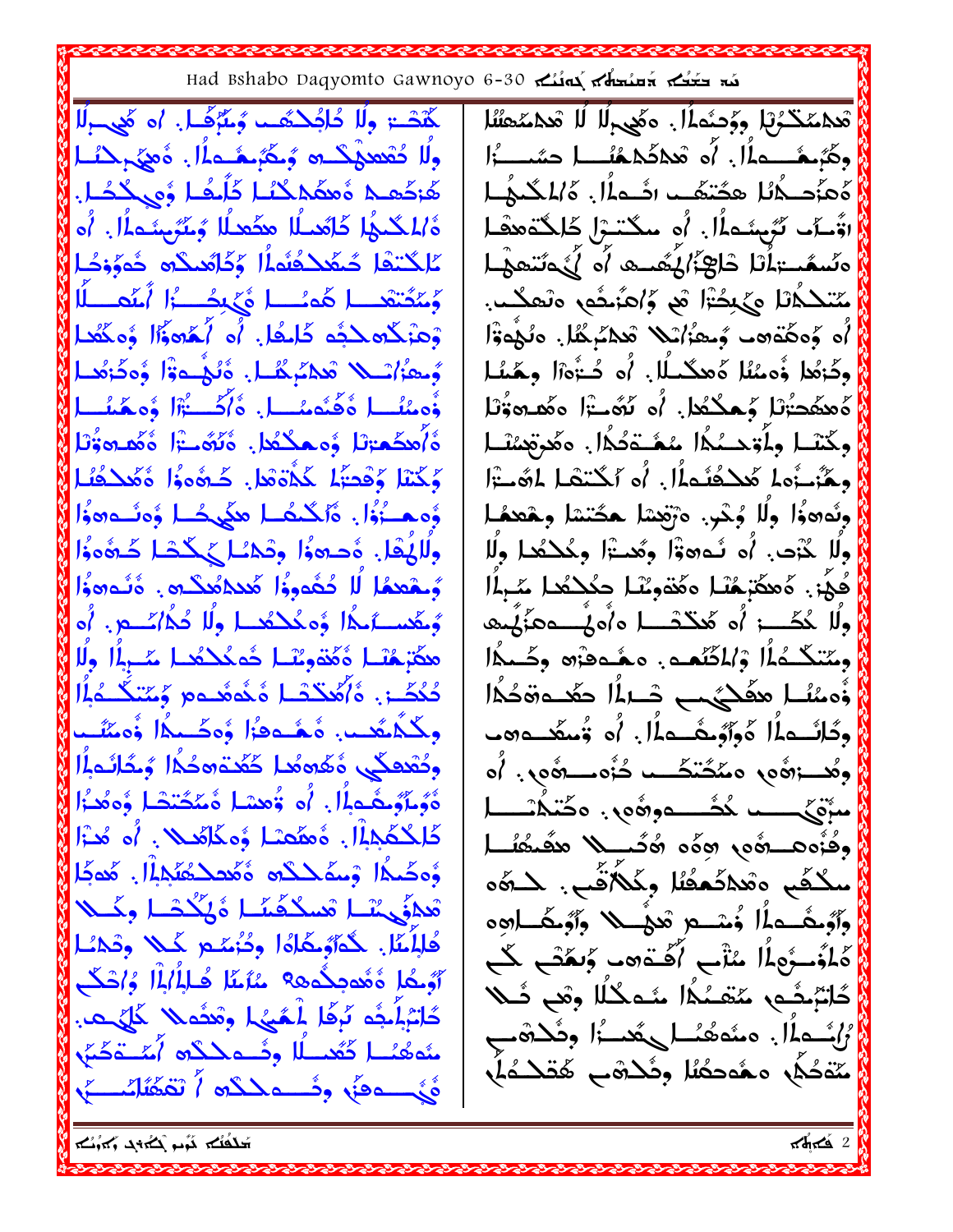End Bshabo Dagyomto Gawnoyo 6-30 مَنْدُمُ Had Bshabo Dagyomto Gawnoyo 6-30

حِيَّمُا وَقَدا شَمَلاً لِمَقَكَّلًا قَسْتِقَالَ. ـأَ/حكْـُا ومْثُملا كَاشْـا لِّاتْعْـا وَّاٰكُهْـا. كَالْكُمْ يُهَا. وِنُعْلَ وَزُنْعْلَ وُوَصّْعًا. نَبْوَكُنَّا ولًا سُبلًا. وَسُعُدا لَا كَهُبلًا. جَدْنَا وَوَجَّنِف. مكَمِنُا وَهَنَتَمْتَا مُدِمِكَوْنَا وَكَلَّةَ مَا هَنْدًا وَأَوْمِكُمَّا. هُومَكْنَا وَمُكْتَهَا وَمَنَا وَمَرَوْدًا اتْزًا وحُعُكَـٰهَا لَاكَاَّتْمَا بِٱلْمَحَٰذِ بِهُءًا وَعَرَهَـٰا لْكَمَّتْ أَرْ مَعَهُ تَعْمَلْ. كَعُمْوَكْسًا وُحْرِكْتُوْلُمْ ا هُكَمُووْا كَعُتْعَا هُلُهُنَا عَذْدًا لِمَدَاْ. ةَىفُعُــا لَٰا مِثَحَفُـٰـا وُه حَـٰهُـٰـا وِهُـــەتَعِين وللكلى حد محكم ومحك والمحتوية أَحْفَا. خُوفُفُلا وِضُغُلاخُواْجْرَهِ . ةَضُمْكُمْ لَّحْسَــرُوْا مُعَصَّمُكُــمِرِ هُوجِسًا وَلَمَوَيْجًا لْكُەكَاكْب<sup>ۇ</sup>ەبر ھُلْكُەۋەس*تىۋەپ ھُگڑى*غا ھُلا حثُدْرَكُمْ لِمُخْلَقْبِي \*

هؤهكْـُـا وقْدِ شَــلا هَنْـُنْـا ٱبِهُنْهَفْـا. مفَمَكْـُـا وقب قَشْـݣَا بُتَّرَا هُـعَـُــتْزَا. مَدَهْفُا ورْحِنُا. ثَدْهَا وسُروُا صُهْا. مِتَوَصَّـا لَلا يَحْسَـلُا. وَوْسِعِيـٰهُا لَلا أَيْعُسَـٰزِيُّال. مِنْمَىُلًا وُهِمُتَلَّا. خُدووُنُا وُهَنّتْهَا مِنُوحُحُـا وَكَمْقَدَا مُرْبِقُواْ وَاوْهِكُدَّالِ. وَهُسَــدًا وَجَالَتَنْزَلِ سُبِّدًا وَجَادَتْهَا هُدُوؤُولًا وَهُتَدَيْدًا } لْمَعْمَدًا وُحَبُّدْهَا خُوصُوْلًا لِمَكْلِ وَسُعَنُهَا لْكُتُبْرَا مِلْمُتَّهْدا. حَقُّووْدُنْدَا وَرَجَّدْتُمَاْ مكوۋا مكتشا مىگىكىل كۆھكىلىل. ومُعفِّصُا لَا مُجْدِهِلُهُا وقُبِيكُوفُوفُونُّط وُهرُهُدهب ولَا لِمُسْعَرِماً وَدَّهُ أُوُّا وَهَمَّسُتَهَا هَبْسْلُ وَكْتَعِدِهِ . ٥حَدَّمُعُعَلِ وُحَعُدَشَمِلُهِ . وَثَكُمْ أَصَبُرْا نَتَّمَعَهُ كُلَّهُ هُوَجِبُنَا وَلَمْوَيَجُلَّا ەللۇسەھە كەلمۇمشىھ كۇيغىل ھىمل ەُحثَدْكَ حْنُدْتُس \*

## شكنهم

مَّسْمَا سَكِسًا مِحْمَىٰٓا كِحِمَّا وَجَهْضِرِ ٱهْمَلْكُمْ فَلَمَد ثَمِيَّ تَحْسَنُهُ وَجَهْدَا وَلَيَجْت هفَممُلا لَلكُوهُملُرِ. سكُف سُمُتْل هُمَفَضَكْتَا سكُف هُكُنَّا هُاصَّتْرَا. سكُف صكْسلًا وهَنـدًا وِلْمَكَّنُو حَهُجُماُو ِ. ەَسكُفْ وُودُرُّلْ لِكُمْ وِنُكْبِلُو ەُوكَبْتْكْسِ. ەُوشَكْشُومْ كَنْتْرَا مِتْمَتْقَط أَوُهِقَدِهِ كَلَّهُ هَدُو مُنَّ وَالْحُبَّى ﴾

TEACH THALL هَضْلا مُن مسْكُماًا ولَمحقَّمَا وكَتَبَس كَم أَلمكشَماًا وتُسْمَعُس كَتُما هَمْتَنِكْمَا حصَّرِ ﴾ هُزمُا حيَّحةوُمهُم، حَمْدهُم وُحُـا. كَـرِ هفَيْهِمْ لَهمهُم، حزَّهكُمْ: وُهمُكلوْهاً. هُحقَعْمُا وَٱوۡعُمَاۤا هُمُعَهُّنَّى هَمُدَكَّىٰ هَ مَعۡوَىٰ مَعۡقَاوَۚا وُعۡكَ نَعۡقَاءَ عِكَمَ الْ وْكُف تْعِي قْيَحْمَا حَمْوَصْمَا وِلَا قُنِّي: تَكْتَحُبْ وَتَشْعَبْ كُثْبَ حَقَّوْصَلًّا وَلَلْقَيْ وَتَقْتَ ەڭ ئەس كېغا ھەلە كەشلاكى مە

تلنابه بالمتلكم سأم تلفظة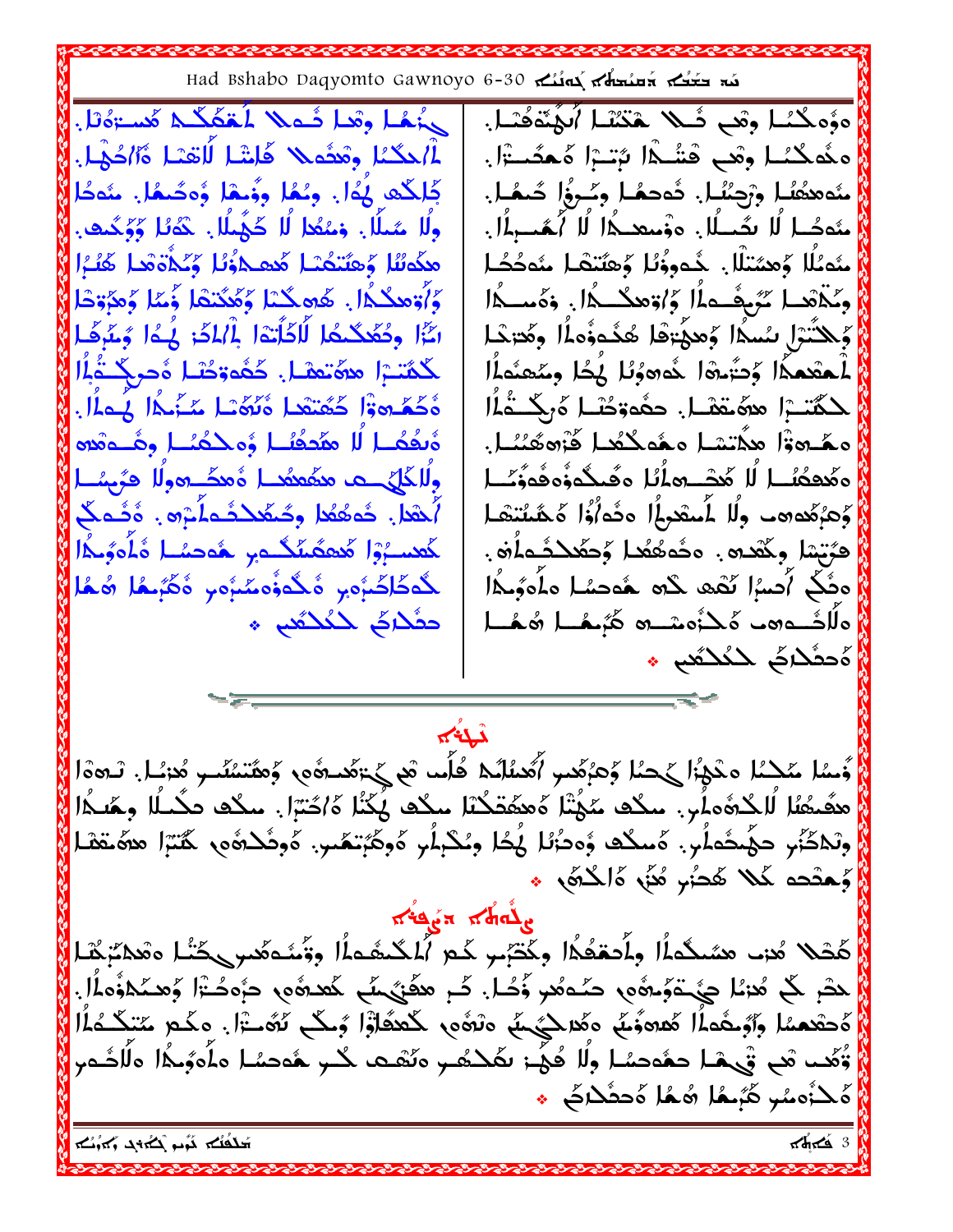Had Bshabo Daqyomto Gawnoyo 6-30 مَسْتَعْمَى بَعْضَهِ Had Bshabo Daqyomto Gawnoyo 6-30

**A-LID RyBry** لْمَحْـمسَمَّا ۖ حَـمَّةٌ مِ يُحَـا مِهْمِـمَـمَـمَـمَـمَـمَـمَـمَـمَـمَـمِـمَـمَـمَـمَـمَـمَـمَـمَـ َهُدَاْهِ مُتْزَا هِ فُهِ مِتْزَهْدِا ۖ وَآوُمِكُمِهِ صَدْمَكُمْ وَحَدَّمِيهُمَا الْمَحِيكُمَا وَمِكْتَم شَدْكَر وتحد وتحديث َهُدَّوَدُّوْا لِمُقَلَّ هَامُتَوْهَا وَدَاتًا فَاسُلُّهْ مُعَمَّكَس. حَـهُو مِنْحَسًا مَعَّكُنهُا وَحَزَّوَجُمَا ەكْتَخْلَا وُەوْشَا وِكْحَرِّةْھَتْ شَدْكُلْتُ فِيْ حَسَبُهُ مَحَسُبًا هُجَمَّصُبًا وَجَكْبِرَا وَيُكْبِرَاهِ حِفْهِكُمَا هَبُعِمَا حَثَلا قَتَبِ آتَسٍ مَكَّزٍ. مَحْرِجٌتُمَاً مَحْتَمَاً وَحَكَّمَكُمَا وَحَكَّمَكُم وكَتِنتَكْتَمُوتَ تَعَمَّلُتُوْنَ وَحَكَّمْتُمْ الصَّفْعَاءِ حَمْرُهِ عَوْدَهُمْ وَوَكَّدَانُو حَمَّاه و هُ وَهُدِهِ وَ اللَّهُ أَحْفَظَ اللَّهُ وَحَدٌ وَ اللَّهُ وَ اللَّهُ مَعْلَمُوا مُؤْمِنًا ﴾

مشاخطه منهلك مش منحوذ من منحف أكماه تعكسكا وثعالكما وهائل وكمل وهُده كُلّ. أُحِبُّب ولُلْهُمِمْ كَبِثْوَفٍ. لِمُكْسَل ولَا دُعْدِكُمْ وْمْسْأَا دُعْدَرْيِهِ . مَعْجِسًا ݣَالْب وكُعْبِمُكْسٍ وكُمُتَنَكَّدُاْ وَّوْمِئْتَنَا كُمُّوْجِسًا كَمُتْعْدَا خُعْدَخُور ولَا خُعْدِهَنْدَا : عْكْسًا ةُعِلَمْنَاكُمْ مُنْهَا وِحُكْمَهُمْ وَحُكْمَوْهُمْ شَا هَلَلاَتْهِ كَتَب وِحُعُدِوْهُ كُدِينٍ وَتَبْلُ دَيْنَهُا ۖ كَعْمَوْلَمْ كَا أَحْشَرُهُ هَعْدَ أَكْبَرْهِ وَحُبْعَثَدُلَّ. ةُهِعُدا هِلْأَثْمَرْهِ بِهِ أُهْبَتِهَا لَا كَلِّمَا وَهُدِيَ أَحُم، مَعَا أَتَتَا وَنُقُلَ وُخُطَأَه مَسْكُف رَهُنَــد الْمُوْسَــا مَتَعَمَّــد هُتَعَــا وَّصَــا لَلْمَـّـا ودُستَيْكُمْ وَمُعْصَّكُمْ أَيْعَلَٰكُمْ وَمِنْ. وَْلَكِنَ ٱفْعَظَمْتُوْدِعُ مِسْرَفًا وَسَعَدٍ لِمَعْدَا ؤەلگەكشۇر ۋە ئۇستون ئويگىئىل للىنترىكىدى. ةُأُبِ أُوبُلِ لَا هَتَعِيجًا ةَ كَلا حُجْرًا وُوجَابُهُا لْلْكَحْمِ كَمِنْبُ . شَعْزُوْا هَا يُصُكّا يُحالُ وَكُمُّـــم خُونُـــوووُّا وِلَا كُعُمكُرِمِيْكَـــرَونَ ةُكْمُسْبِهِ ذَٰلَ حَدَّسُمِيْلا كَرْتُمُسْلَ. وَٱلْمُعَا

 $\pi^{2}A_{\theta}$  ,  $\pi^{2}A_{\theta}$ أَحْدَهُا مُحْسَمًا وَمَعِ أَكْسًا هَٰهَا وَكُسَا أَلْمَلْكُنِ. وَهُ مَعْدُهُ مُعْدًا وَهْدٍ لَا أَحَنُدًا رَبُّعِيبٍ. لِّكَمَسْأَا وَتَعَبَّ لَا تَعَذَّوُوْتُسَّا وَلَا تَعَذَّمَدَتْنَسَا أَلْمَٰذٍ لِمَحْمَدِ الْمَصَلَحِ مُعَالِّصَلَا وَمَع متتكَّدُاْل وُّوسُنْدا مْعِجْدَسِ حِغْوْصْدا هكَتْشَا هِلًا مْعَمّْكْتْلْ. وُمُحا هُمْكْتْبَا أَمَكْسٍ مُنْزَعًا وَحَكَلًا أَبِيهِ وَهُدَوْفٍ أَبِيهِ شَيْئًا } مَلَاتْـا حَـهُكَــى ومَّـــەوْحَــى كُـــو. هِـــمكا حَنَّتُهُا مُدوْا أَبِيهِ حَـوَّى حَـرُمَ أَخْـورِ وكَعفَّدُا. هُمْ مِ مَلَّأَثُمِ هُبْتَهَا. كَامِكْبُ وهُدوْبِ حُرِ هزْمِ تَمَّد إِنْغًا. هَـُـوْتَ أَبِــهِ سكْف شُكْبٍ وِّلْنُ فُووّتُمْا وُّووْتْنَا لَلْتَكُبِ ووُسكُنب هُمشَكَنب ثَلاَسِكُبْنِ وَلَكِنَسِي فَـــوَةَبِنَــرٍ هَمَهُنَـــد أُبِـــد فَوفمُـــا وكَعِنْدُهُوبِ. مْتَرِمْ وَكَيْدًا لَا مِسْأَلَمْ. وْأُوبُلْ هَعكُمْ مكْلًا خْتُمَا وَخَرْبُعُا لَا هِكْتِ أَمْعِدِهُ مِنْ رَبِّي الْمَسْرَحِ الْمُحَمَّدِ وَاللَّهُ الْمَحْمَدِ وَاللَّهُ ا لَمْ حَكْمُلْ مِنْكُف; حَسْمَهُوا لَا مْعَاهَّ;خُسُل.

بحناأبلاء كالمخط سأله بحلفكة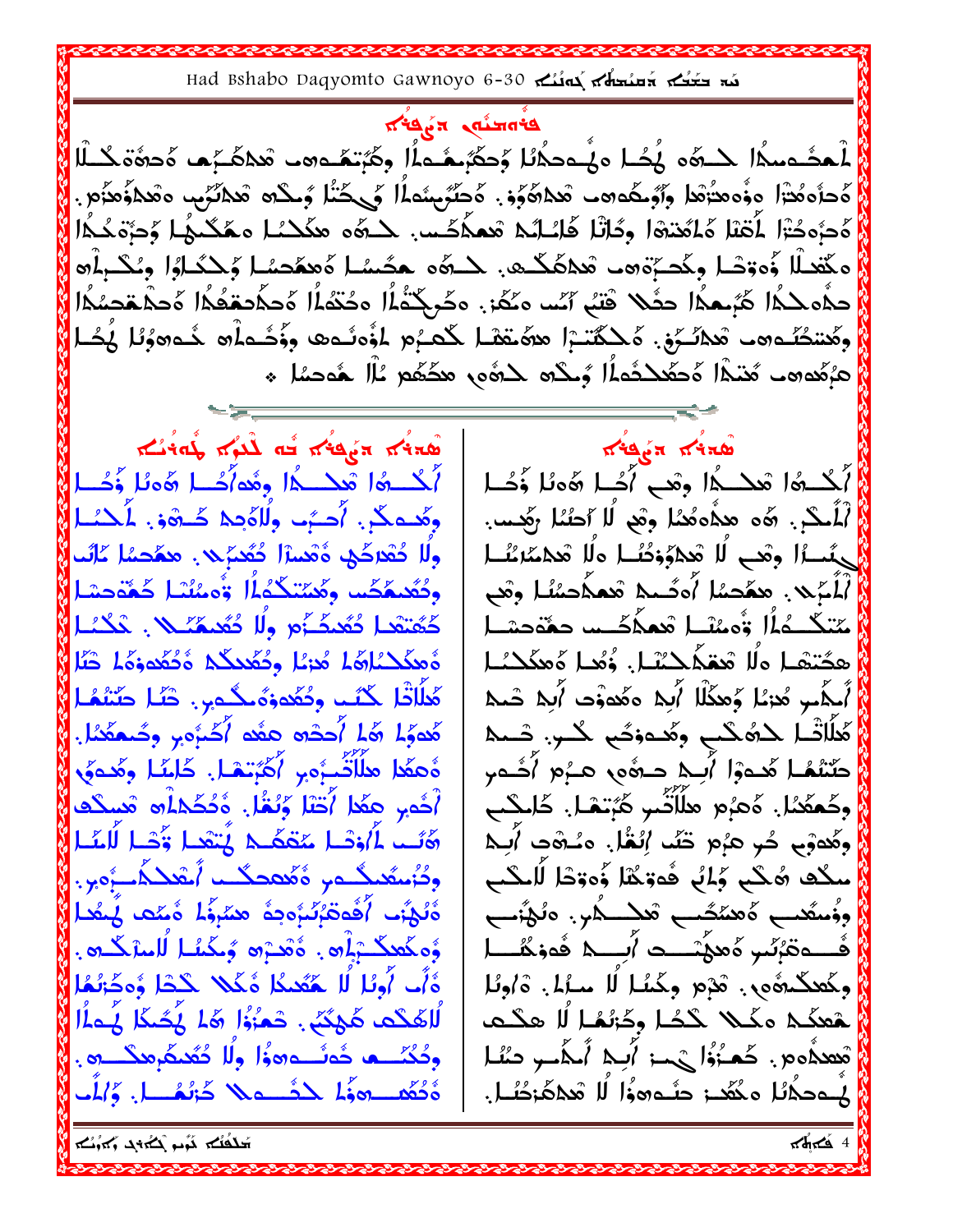Had Bshabo Daqyomto Gawnoyo 6-30 مَشْتَكَمَ Had Bshabo Daqyomto Gawnoyo 6-30

لْمُمْحَمَّدَا. هُمُعَاّبِهُمْ كُهُّوْصًا هُنْب أَحفَظُنَا لَلْمَا وِكُنْ مُلَٰئِهِ وَسْعَفَفِ وَ ةُ دَكْرًا جُتَمَسْرُهِ بِنَ أَجْتَمَسْرًا وَّقَوِّمِيَ َحْقَىُسْمَا) إِنَّكُنَّى مَانَّى وَكَذَا كَبَزُّهِ مُنَا تَعْتَمِّصْلَا مُكْمَّمَاتَ مِنْ الْمَحْمَدَةِ لِمَسْتَمْتَنَ فَقُلاحُماً وُحِقَقًا هُولَاءِ. لَكُفِّي هِقْدا وَّوْمَعَا لِكُمَّا وُو(ْهَغَنْزُورْ وَكَبُرْهَا لِهُوَا أَدْيَكْسًا شَعْكُمْ ذَكَرْ الْمُكْرَمَةِ الْمُتَحَمِّدَةِ الْمُتَحَمِّسَا كْخُبْمُوب*أيْاً*ا شَوكُوبِ. وُوُخْصًا لِّلْأَهْ*خُ*تْشَا وِصُنُّومُا لِلصُّبُوبُومِ أَلْحُمَ أَمَّعَطَّا وَحْدَه يَهْدًا شَهْدَهُمِ شَهْدِهَنَّهُ إِحْسَفَهُمْا غَافَيْاً أَلْمَلَاتُ هُوَكُمْحُمْدٍ. وَٱلْكُفُسْلِ وُخُلَائُمِلًا وْرُوهَا وُلَرُّوْلِقُومُاْ أَحْشَرُ أَعْلَمُلَا وُحِشْرُه حهْدَدًا مِدَكَنَدُورٍ. هُوَهْنَدِ هُدَمَّد مُعَلِّهَا أَبِرُهِ بِمَحْظَمَتِ الْمَحْمَلِ مِنْهُ وَأَهَلَّكُمْ وَالْمُحَمَّدِينَ وَوَّسْعْدا ةَوَمْكُمْكُمْ وِكْلِكُسْ أَسْتَقُلْلَلِلْهِ أَهْهَدُنْنَا مُنْسُرِهِ أُعْصَلًا ومُنشَرِهِ وهُوَدًا فَوُحكْتْكُمْ وَمُتْعَظَرِ مِلْكُمْكَسُوبِ. وَكَمَتِهَا حَكَكَنَا كَمْوَجًا كَعْظًا أَحْكَمَ مكَمُعكُم، ذُوكُساًنكُمُا أَنْعُصِهَنَدُمَ أَحْدُمُكُمْ وَأَحَمُد مَهْدَكُمْبِرٍ ةُوَمِّمَا لَاهْنُتْدَا وُممكْعُا أُصْلَ وُمهُمصُل لَلسُّم ومُرَكَّمِر ةَهْبَكُمْبِ. ةُ/ُحْتَىٰلُ وُ/جُدْهُا وِقْعِصَةٍ وَٱكْرَ وُەھككىل كَسَەگەر. ەُأَسَّل وْݣْحُس وُخَالُـٰدِياًا ۚ تَدْوُفَـٰٮ ڎَقُسْنَدِـنُوبِ كُـتُٰٓرَاْ ۖ لِـُـدَا هُ مَعَمَّنْــانَا مَدَوِّدَــْــدِرِ. هُ كَـمَعَدَثَــدِيَا وُ مِعَيْنَا مُسْكُومِكُورِ وَمُعْصَفَهِمَ وَالْمُنَارِ

0 11/2 - أَبِيهِ الْمُسْمَلَةِ الْمُسْمَلِ. وَإِلَمَا لحَكْكُعْلَ. هُمْكُمُو أَبِيهِ حَوْتَهْصًا هُنُوب حَكْتْنَــا لَاحْكَـــى وُحْـجْودَهُنَــواًا وُحكّـــو فِسْعِدٍ. وَحُكُّوْ هُدِيْدُتُسِ هُزْتُوْلُ وَهْلِيد وسُبْلَكُمْ تَقْعَدْ. وَهُ وَلِكَعْتَمَتِي حَزَّةَ مِنَا لْمَحَا مِكْتِمْ وَقُومُمُا وَمُحْتَمَاًا وَحَكْمَا أهكُهوَمِينَ وَلَاكْتَكَتْ لَمُوتَ تَعَهُّمِينَ حَقْدِ الْمَهْم مُحَمّ لَنْكُرُوهُ لَكُمْ لَمْهِ لَهُ بَقْ مكْمُحُصًا لِمُنْصُلَّةِ، هُوَسِيلَ فَمَوْسَمًا وَمِنَا لْكَعْثَتَكَ وُّەمْا وْتَعْهْكُلُو ݣُلُو كُر ݣُدە لأَمْدُمُ مَلا مُحْمَدًا مُنْ مَحْسَنَ مَعَيْنَا مِنْ وهُدوْمَا أَبِيا لِمَدْهِ لِمُتَعِينٍ مُكْتَقِّب لِكَفَانُـماًا وَرُقِيِّب لِكَارُوجُـماًا تَــ هَــ كَــ دْه حهْمْدًا كُلْكُمْ. هُوهُنُم، تَعْجَدُم، َّى هَٰذُهُرٍ. كَعْتُمْعُمْلُ وَبِي مَخْتَبُتِ وَّسْعَد |هَوْهُمُا وِخُلَامُنْتُمُو هُتَمَصْدًا هُدُه كُمْ هُمْهِ وَهَمَا أَهْرَى كُمُا حَدَّةٍ مِنْهُمْ الْحَدَّةِ. هَ وَحِكْمَةً مِ تَوَهَّوَ وَمُتَعَلِّمَ وَهُوَا . مَكْرِكَتُلُّ حكَكَتُماً قده حهْمَصًا مكْتُصًا حْدَةُهِ، كَتْعَصِـــــــمْ . هُوحَــــــــامُمْ الْمَعْـــوْمِيْتَـــــمِمُّا أَهْلَكُمْنُكُلُّ وُسْكُرْ وِتُعَكِّدُوا وَهُمَكِنَّةٍ وَأَوْتَ هُكْتَــَرَٰٮ ـ هَكْعُــا تَتَــٰ لِـمَكْــا حَدَّـــَرَا أَوَّأَهُد: هَذَه. هَوَّظَنُّا وأَحْدُهُ! نَمْهَنُوم أَدُّه هـ وَحَكْمًا مِّتُم ما اللَّــهِ وَتَعَهَّلا ثَالُــٰه اللَّهُ اللَّهُ وَهُمْ اللَّهُ مِنْ مَسْلَمْ اللَّهُ عَلَيْهِ وَالْمُلْكُمْ مِنْ الْمُسَام أَوُحِكْ هِ وَيُوطَطِ أَوْهِ لِمَحْظَفَ أَيْحَاضِهِ وَيَحْسَنُهُمْ وَيَعْمَلُونَ مَّدَوِّدِهِ. مكْنُ لِكَعْلَاشُداً وَحَقَّدًا | كَكْمِكْ هُ/شَعْكْ. ولَلْمَكْنِي وِتْعَهْيَكْ حَقْدِ

تلاءُ مام الله على الله من المسلم المسلم المسلم المسلم المسلم المسلم المسلم المسلم المسلم المسلم ال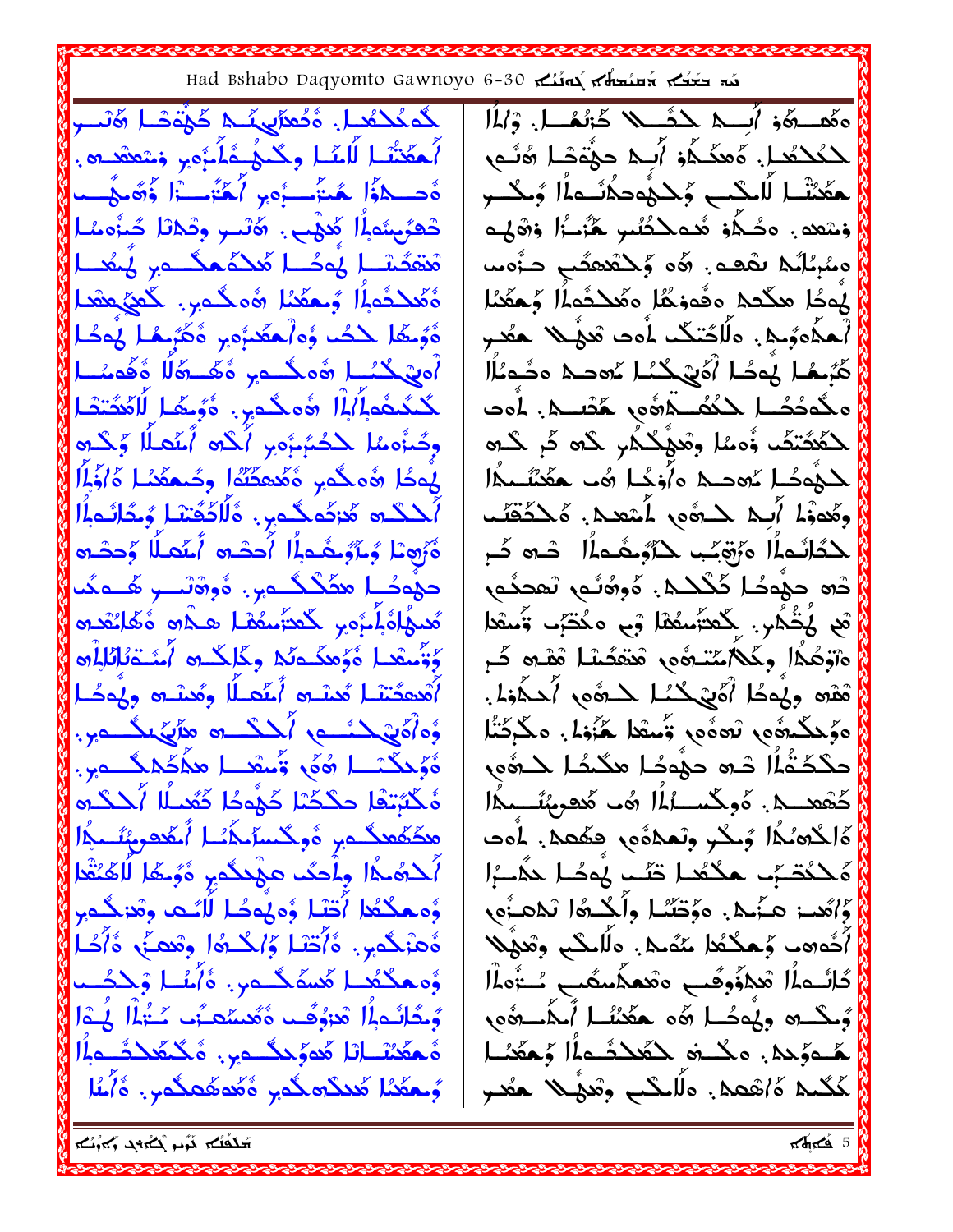Had Bshabo Daqyomto Gawnoyo 6-30 مَسْتَعْمَى بَعْضُكُمْ فَيْتَاتِيْكُمْ بَعْضُكُمْ بِمَا بِهِ بَعْضَ

وْݣْلْسَا وْهْ آْهْفْسْرُهْمْ هْتّْكْسْرّْا كْتَسْتّْهَا أَ وُوَوَوهَا وَدًى الْمُعَمَّا حُسْمًا وَحَكَّمَا وَكُعْدِكُمِيدًا وِكُعْنِي كُنَّفْ أُحِضْرُ ۚ هُولُوكُمْ ا كَرِثْتُمْا مِمْزُعِكُمِنٍ. ةُوتَعْفَرُهُمَا ةَتَعْبَكُمَتَعَب صَـٰٓۿۏۦ كَعمَعَـُـُـمبِ ۚ ةَوۡمَ ۖ ۖ يَٰٓ يَٰٓ يَٰٓ يَٰٓ إِيۡلَا ۚ ةَ ٱوۡ كَعَــَّوۡمِرِ كُنْمَعْيْلْ كُنْتِيْ حُكْتُلْهَا مُوْمَ كُنْدِ. وْسَنْدُفْ أَخَاوُثْها ةُأَهْدُوْٓا وْهِدَٰمْتَعَجَدُوا وَفَوْصًا دَّعْكَمُّكُمْ أَدَّدُ مُكْمُدًا فِي أَوْلَى تَعْبِدُوهُ حَكْسُوهُ هُمُ سُمِيًا وَحَقَيقُهُ وَلَمْ ا أَسَّطًا وِكَهْسَفٌ وُوْمَضَعٌ مَعْزَمْا مُدِيَّا هُنُهُوٓوٓا لِّاقُقمبُنُوۡمِرٖ /َّ كَبُبْتَهَا ۚ مَكۡكَمۡدَاٖا لَّكَــــا مُلَكْــــوالُمُوْمِ وَالْمَــــوِ وُوعُوَهُـــا هُاْكُلُوْلُمْلُو مِحْمِكْتُمْلِ. كَعُمَلِ مُقَكْهَا وُ مِنْهِ مِمْلٍ هُ أَرْمُدْ يُؤُلُّلُ هُ أَمْلُمْ هَدِيْتُ الْمُحَدَّاوُ يُل وْالِمْلَهُ مِنْتَيْهَا وَٱمْعَنَّا وَٱسْرِ وْحَصَّا وًى هَٰلاَثْــــماُنْزَەپر كَالْكَبِـــع هُكَتُـــــتَّوَى هُمحَدُّا ومُعمَّده كَبِّ مُمَارِّدًا وُاكْتِدَاهُ . ەڭگىگ ەھەب ھەسكىلىگەن ، اُمْرَوْحُا وهُـــدنُد كَافَــــْرُودْا وُخَلاخُـــداُخُوي. ةُ هَتَمِيعُهُمْ مَنْ بِ لِلْكُبِ وَكُمِيمٌ وَهُكُمْ كُلْكُمْ وَّسْعَصِيبًا هُومُّصَــوں صُكَـــرِلًّا وَّذْـــولُّا وَمَكَالُهِ أُمْرُهِ بِ. كَعُمَّت هُوْتَنَا حَثَىلًا ۚ قَتْرُه أَعْذِدًا وَحَدَّمٍ لَلْكُلا مُلَى مُسَكَّد مُلا تَعْبَرُهِ . ةُرِيْحُسَمُتْ خُمْخُخُصًّا وُؤُلِّيْنِ ۖ هُ أُمُؤَدًا وَحُدَّمٍ وَلَا لَأَهُلَا ةَلَوْدُلًا وُّوْهِ بِّ ةُٱضُمِ تَعْفَرُهُما مِسَّكْتُمَا ةُٱبْلَى شَكْوُّهِۥ ةُهَلَكُمْ لَكُمْ مُحْكُمُ وَكَحُمْهَا وَصُمُا أُصُّده ذَآ كُسمرِ الصُّحْسَــا ذُوْسْعِثْعَــــــهِ .

تلناهم بالخطر بمهذ تطفلخ

اللَّهُ مِنْ الْمُتَسَمَّلَا هُوَوُهِ عَلَى الْمَسْلَا هَــلَّا أَحْسَمُ أَحِكْسَةُ مِنْ تَعَذَا مُصَرًّا شَعَّبٍ شَدَّه حَوْمَا كَرِمُمْا هُـٰماًقِي. كَوِنْسِرُّى أَف إِنْهَاهُمْ هُنْهِمْ هُمْهِا هِ إِلَىٰ أَوْ هُمُ الْمُحَمَّدِ أَوْوَمُدِ وَحُمَّعُدًا هَيْبِ هُـوَكِنْدَ. سَكَـْفَ أَعْوَّقُا هُـقْسُفْـا وُهكْـدْه عَلَى حِكْـدُهْـا أَوَّحَدُّ مِهَ مَنْ مَنْ أَوْلَمُ الْمُتَوَامِّهُ مَنْ مَنْ الْمَجْمَعِينَ مَنْ أَنْفُسِهِ مِنْ أَ أَهُكُمْ مَا مَا مَثْلُهُ مِنْ مِنْهَمْ مَا مَا مِنْسَرِينَ لِحَفَّـــةِهْزَمُــرِ هُبْتُمْــــا هُمَمْكَمَـــرَب لمُعْلَمُشُمْلُو هُنُمٍ وِغُمُعُكُمْ لَحُدُهُ وَلَا أَوُكِــوهُ مِمَعِنَكَـبَ . كَــع هُمكْشَــا ووَّْدِمُا دَامَّنْتُ أَلَّا دِلْمُتَمَدُّا كَحَاوُا رَدُّلُا وَسَلْسِمَاهُ مِنْ مَيْنِيْسَمِ وَمُسْلِمٍ وَمُسْلِمٍ وتَعهَّلا كَعْلَـثَمارُ ٱلْمُعْصَّف ةَالْمُلَّـذَهَـــ حنْكُـٰه وِنَـٰهَـٰـاُو حَقَّوْمُتُـٰمَاُا وُحكُــر. هُدفَسِــهِ هُرَهُمْـــهِ هُ/لمُزُهِـــهِ . اُلْكُنُــا أَهُ هَتَمْسَعُمْهِ أَمْلِمِيْدِهِ . هَيْجِيْلا وِتَعْصِيَهِمْ |قُسْعْـا هَزْهُنــو حَبْـنُـا الْأَنــرُلِ وكَانُــٰماُو.. |دَهَّـٰ;ہ شُوْتُـٰا دَشَـٰلا شَـٰٓزٖہ /ُمَّتُـٰا وِـكْـٰـرِ لمستَمَلا تَعتُمِ مكْتُ شَلا تَعْبَرَمَ. أَهْ اوضْعَه لِمُمْلِكُمْ مِكْتَنَى الْمَمْلَكُمْ لَهُ مَعْدَهُ الْمَحْلَمِ أَوَّكَـــدُاُمْ وَلَا خُــدُّيْہِ تَنْھَلَــبَ ہِدَـــر سَزْهِزُوبِ. بَقْعَتْ وَالْمَاهُ صُلْحَافُونِ. وَهَنَّتْ المكلكعا ةلمفكل وشحه مكبو وشعده أَمْ سْحَمْ. هُجَهُّزْهِ كُلا هُجْعَةُ أَوْتَعَظِيبَانَا وِكْمٍ هَقَدَ لَكَمَانَ وَلَكَتَرِكُتَهِ. هُهْتَ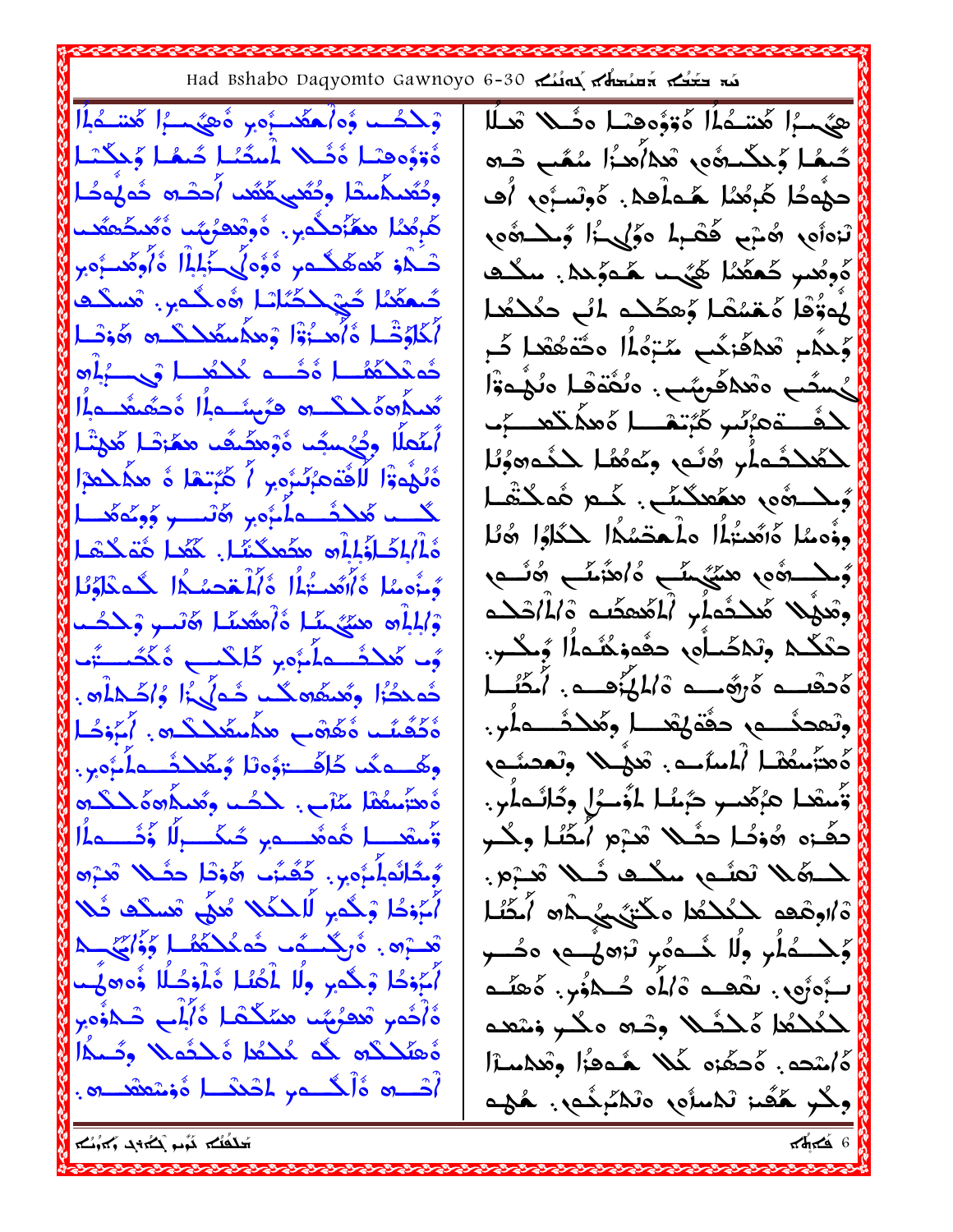Had Bshabo Daqyomto Gawnoyo 6-30 مَنْتُمُ 50 Had Bshabo Daqyomto Gawnoyo ةَحسَّمَزَّهُ بِٱلْكُلِّكُمُ الْمُتَحَافِزَا وُسَلَّاحَاتِهِ وَ كَتَرَى سُكَّا وِحْمَدْا دُوؤُه سُــا. هُكْخُووْنُكُا ٱلْمُتَنِّدِ وِتَعَكُّوا هُوَ كَلَّا ِمَّقُــــَّ;َا وَتَعَسَـــلَّى هُدَثَنَـــدِ وَتَعْبُرُكَـــب. أَتَعَمَّاوَنُسُمَّاً. أَ7هَ مَد دَهُكُم وَتَعْلَمُنَكُمْ هَمَكَكُنُ كُنُوَيَ أَوْهَ هُمْ أَوْ مُؤْهِدًا وَمُنَافِقَ لَلْأَجْبَكِهِ وَوْهِمْلِ وِلَا تَسْمَرْتُ وَدْمَانَا هَزَيْنَا وتُسلولهم لمن مثل ولا تَعتَّلْمَنْدَ لِيَ و لْمُفْتَالِ وَّوْبِ كَمَنَّتْ وِكْتَسَابٍ وِكَذَاكَتْتَ كَقفسا حقىببأب أفسُــه حَوْتُمُــا كُونَبِ وِلَا دُقْعِينَا فِي الْمَحْشَرَةِ وَالْمَحْشَرَةِ فَيَسْتَقِيمَ لحَدُمُن، أَهْقَصَمَ أَكْتَبْرَا لِحَبْسِكِلُمْنِ. كمسمون وأردو والمستوق كلاتم |}َلَــِيَّةُوَهُ لَكَــِيَّةُوَكُــا كَــَرِّحَـــدُونِ. كَنْعَـــد لْكَيْحُمِرِ. مُدِكَّرَ كَعَمُّمْتَ الْكُلُّمُّكُورُور ا نُودُتُم كُونُدُن، أكْفو كِلًا هِقَدْرًا <u>َهُــِيَّةَ لَاكْذُّەْنَـا كَـَزْحَدٌ ـُوَى ِ</u> مَّكَـــدُهِ ِّهُزُونِ وَاصْلَهِ كَسَّوْتُنَا كَمَلُونِ مَتَقْعَدِ لَللَّهِ صَبْتَا لِكُمْهُنَّذُوْهِ بِ. مُعَلِّكُنَّ لَلْا كَكْتَهْهَا وَالْكُعْمَ لِكَنَّةُلَّا هِنَّهِ وَضُمُّتُ وَهَنَّه وَّحْسَدُنَا هُجُرْحَارِيْنَ هُفَرِكَتِ لَلْمَوْشَاتِ لْكَتَّرْكْبَا لْكَتَرْجْحُمْنِ. وَكَنْعَتْ وَأَرْجَابَتْ لْمَكْشُمْرِ. مَعْصُدُوْا وْمُعَلِّكُمْ لَلْا يَحْشُلْلْ وَرْبْحِـــو حَكَّبُـْتْــا هُجْنُمُنْمْــا رَبْــِ مَزْحَكَ وَ وَمُحَمَّاةَ لَا وَ مُعَجَّبِ لَا مَتَنَّبَ ا أَوْسِعِيكُمْ ِ. رُوه لِكَفْلِيهُ ﴾ لَا مِكْتَهْا . لْحُمْدُدْفُسَا وُلْمُ حَدَّسِرُهِ بِ هَٰذَلَكُمْ وَحَلَا مَعَنْدَا وَسَكَمَهِ أَنَّوِ كَعَزَّتِهِ أَ وَمَحْدِدَهُ وَيُسْتَوْهَا لَلْعَتَّوَسْدَةُ وَقَضَّدَهُمْ الْمُؤْسَّدَةِ وَّعَكَّبْلُرِ اكَّهَ كُنْهَكُمْ كَشَعْبُهُ كَشَعْدُا جُوفِمُعُمْزُونِ. ﴿ وَإِنَّ الْخُوجَانَاتِهِ الْكُمْتَعَالِ. كَيْبِ مِ حَتَّفَكُمَّا. مُحْصَد كُرُّهُدهاُ ذُلًا مُدءَةًا سَكَمْتُنَا كَالَمُّهُا وُحْمَزُتُوبِ هَنْعَــد كَرُكْنَكُــداً!. داءُد أَلمَوُكَـــز بِكَلَّفَهِ كَتَبْهَيْهِا هُضَهَا لَاتِّبَعْنَا هُكْر لَلْعَلَى وْالْمُفَسَدِ حَقَصَّصَلَٰا هُوْسْعَدَ ِ كَيْهَى كَتْمَا كَهْكُمَا. هُلِكَبِ كَنُوْهُدَهُ**ا لَهُ** سُمَماً الله مَكْعَزَ مِعْشَماً الْمُحَدِّ وَوََّسُدِ ةُ اهْوَ كُنفُوذُاً ثَلِ. وُدِّهُما إِكْرَ لَا سُمَا لِكَيَّى الْمَسَامُ الْمَؤْكَسَـــه حقومَصَّـــمالُ . وْتَعْبَكْتْ وْكُنْهُتْ شَكْتُمْشُومْ وْلْمْ وْكُرْمْتّْتْ زَّسكُتْل. ةَكْتْخُرْسْخْشُمْلْ فْتَصْحْرْ مْخْصَرْهَا لِلْمُسْتَخْرَجَةَ أَمْلَكُمْوَه ۞الصَّدُ دَعْرُه دَعْتَرَا وَحِدَّهُ;هُـدَمَاًا . لْكُوْيَاتْ وْوُبْ شُعْفْعْشُمْلَالْ. هَلَايَكُمْ ذَاكَرْ أَهْجَعُوْهِ الْحُسِ حَشَيْلًا مَلَّامَةً مُؤْخُلُونَ مَعْ مَشْجَدٍ حثَكْشَى هَّقَتُنَالًا. خُبِلًا وَبِ هَتَمَامُ كَمْعِكْــــــــم حَدْـــــــــمكَّدَه أَيْـــــــمُلَّا كَرِ حَزَّەدْتُكَ وُحْدَثُورٍ مَأْسُلٍ. مكْتَر ەُمُرْكِكُمگەر جِئْـمِكْكُمْ أَجَّفُـــّْزَلْمَا. هَقَبْصًا هَمْكُمْهَا وِلْمُلَا كُنْ حَتَّى بِكِتُهَارُوهِ، هَمُهَا لَا وِكْسُهَا. هُ هِكْعُدَا ولَكْسوؤُودُرُكْمِلَاهِ دُهْرُسُسْمَانِ وَْهُمْشُسُورِ لا هيْجِمْها. وَأَحْسَا هِمْتْمَا وَهُكِبْب تحلفكم لمراشط بابه تحفظ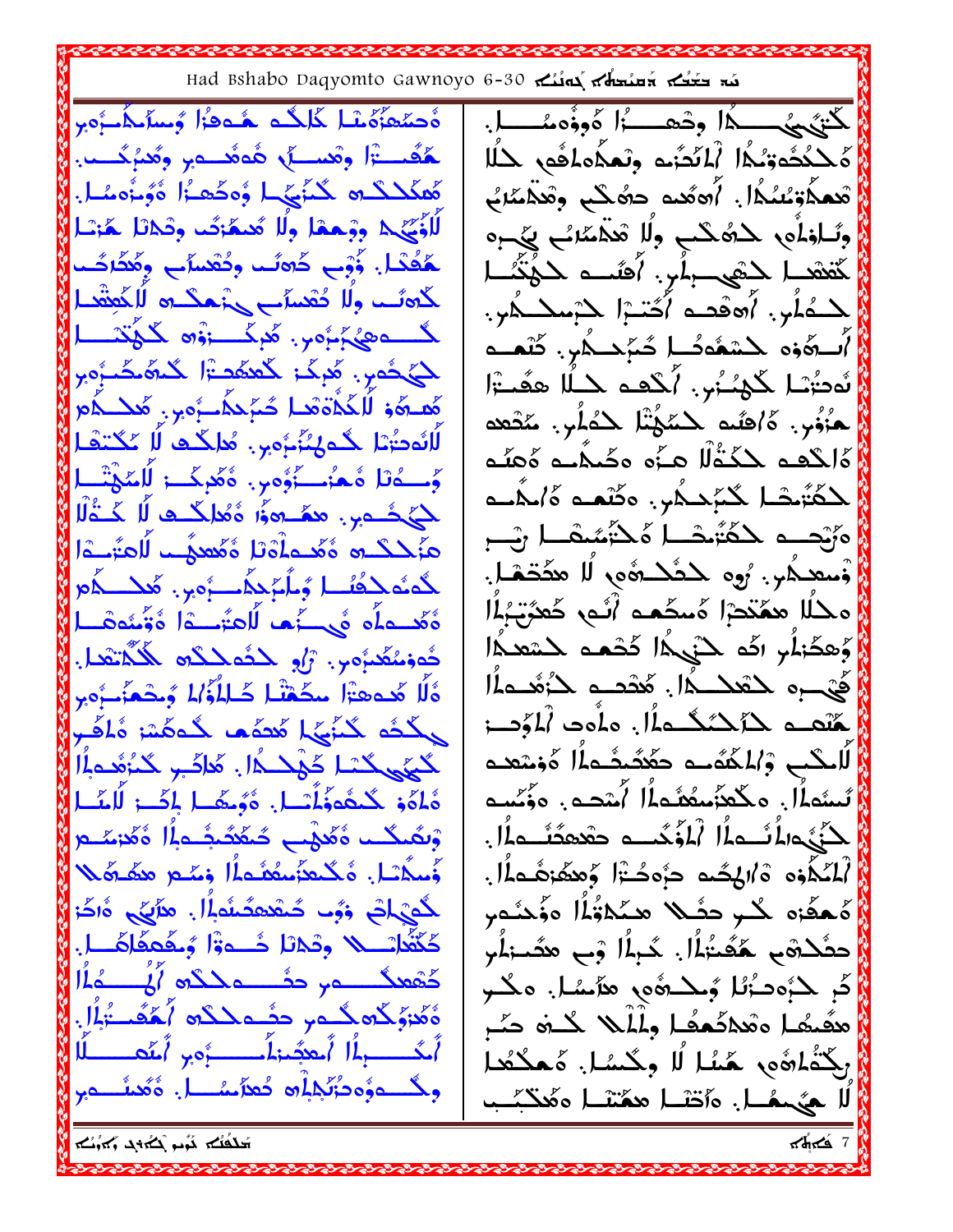Ead Bshabo Daqyomto Gawnoyo 6-30 مَنْعُكُمْ Had Bshabo Daqyomto Gawnoyo 6-30 لْهُعْمُغُى ٱلْأَهَدَا وُكُمْكُلُّهُ شُمُعُهُمْ لَخْصِهْلَ وَاهْتَهَا وِلَا هِكْنِيْصِهَالَ وَرِجٌدَٰٓ أَبَلَهُم مَّسًا لَا عَهُكًا. ةُمكُعُـل ەلمكە ئىس ئاتتېرىن كرېگىما أَمُعا لَلْمَيْ هُلْ. وَٱحْسَلَ مَعْشَلِ مُحَدَّسًا بِمُخْلِفًا. وُكْبِلُو حَكَبُكُما قَوْصًا مِتَبَكَّل كَمُمثَّدهِ إِلَّا مِنْ الْمَحْرَىٰ الْمَوْجَنِّدِ مَعَالَةِ مَعَلَّا الْمَعَالَ مكْثُما ا مَعْتومُلُل. ملْكِسْا ملْكِتْ: وَحَدِكَ سَـــوْمِ حَمِكَــــــقُبُلُ وَقَــــــــــمِر ملْعثَمِ ثَلاشَ هُقَلْمُلَا مَعْمَتِكُمْ وَهُمِكْرِكُمْ كُمْ دُمُّ مُحَمَّدُ أَكْلَنْ مَلَّا وِمُكْثَرِّمَةٍ ﴾ أُمْكِعٍ وُحَرْجِئُلًا هُولًا حَرْجِئُلًا ﴾ وْ)لُمُهَنَّكُمْ وْأَحْدَمُوهُاْلْ وْأَكَلِتْبَلْ. ولُلْمَكُمْ ەكْتَرْجْجَا ەُولَا جْتَرْجْجَا. ەْ/ئْتْسَى اْنْتَى أَمُعدَّنَا وَيُهِنَّا شُمِعْكُم أَهُقَحْدُواْ كْلُوْتْلْ وِنُــدْهُوْلْ. هُجَعُعْجَنْـــلْ وُبِئْسُـــل ةُ *اتْ*عِظَيِّكُمْ وِّيْكَيْرِ مِنْ وَلَيْلًا وَ الْمَ*ثَ*ا وْحَرْجِئْنَا ا لِحَقِّيتُوا وَتَقْعَلُوا وَوَّوْمُكُمْ وَعَقْتُكُمْ ةُولًا حرْجِئُنَــا. ةُحبِّحِــدًا ةُولًا حُبِّحِـدًا. لَكُلَّا هُدُّبَ دَهُنْهُمْ وَالْمَدُوْلُ وَالْقَبْصَ هُكْلَاسْنَا شُمكُنفَ وُمِنُمُووُلُ. هُكَكْتَحَنَّا لْمُسْبِرِ هُوَجَمُدْ الْمَوْمِدُا وَلَاخُسْتُورِ وَيَّتَمَا لَا كَبِّ أَنَّهُ مَا ذَانَّةَ هُمَا إِلَى مَا أَوْدَهِ مِنْكُمَا إِلَى ا أَهْلَأُهِ مُبْلِي هُمْ اللَّهُ مُحَفَّلَاتٌ ﴾ وْتَمَتَّبَ ݣَالْمَدْ هُجَأْتُوْمِ جُبْهُتْهُمْدَةِ أَلْ وُمِعْزُوْا وُوَهُمِمُكُمْدِ هُوصُلًا وُلُوَوُلِمَّا ڲ؎ڬٳڬڹ<sub>۫</sub>۫ٶؠڕ؋ٞڲ؎؋ٞڡػٮڹؚۢڡۑڕ؋ٞڴڹؚٞ**ٮڡؙ**ٵ ھُمُّا ہُحشُمْ کُنْکُم \* لكبائكهم َ قَـٰذِهُا وِمنُومُمُا وَوَّمِسًا وِلَمَوْهُوا وَحَكِيُّا كَتَعِيعُا وِرَهُنُمُاً. هَوصُلاً تَعْطَيْطُا وفُـس وَحشت حَدَّثَىلا . هُمثلا وُست هدُل حَكِيَّاتُه حَكَمْ زَلَٰمَ هُمُعَيَّنَ مَعْشَلًا ۖ وَهُوَمَا وَحُكَلَم هَّرْكُمُّا. وَهُمْ وَّسَا غَنْيَرُهُ ٱلْمُنْفَ وَقَصْدُ وَفُسَا وَّسَا رَهُؤُوهِكُلُمُدَاَّةٌ فِيَ حَقَيْدَ ل ەڭھَـــور آئـــى گــــــــا كَــــدَىــــار. كَــون كــــــــو دەُمُدى شــــُـــدەكـــــا مَــــدىكـــــــــــ ﻼَﻌُﻨُﻮّٰ ﺍ ﻣُّﻧُّﺎ وۡ/ﻟﻤُّﻨُﺕ ﺟُﺮ ﺗُﺖِ ﺍَّﺘِّਸِ ﻣَّﻜُﻌُّﺪًا ﻛَﻟِﻌَّﺘَﻜُﺪًا . ܠَﻧِـﺖ ﺳُﻤًﺎ ﻭَﺍﺟُـُّ وَﻣَﻠُﺮٍ حَكَاوُا هُنَا وُهَرُحُتُهُمْ هُنَّى هَالْحُبَّى ۖ حَكَمَكَمَى \* منْتَمْ مَثْتَمَاءَ مَشْتَمَّةً لْمَحْمِسِكَا لِحَمَّهِ مُعَمَّا مِمَّسًا وَتَع مَّدِسًا حَدُّهَكُمَّا مَّذَبَّمَ وَيِّسَ لَكَي. هَكْكَمُا شَكَم دَٱلْكَتَكَـهِ ۚ وَلَكُنُّهُمْ أَلَـهُوۡ ۚ كَـهُ ۖ تَعَكْـمُا مَعۡدِكُمۡ فَقُنَـهَا ۚ وَمَٰدَىٰ حَفَعُدا وَسُلْنه لِكُمُّوْشُماْ | هُوسُلْما الْمُسَهَّدِهَا الْمُؤَمَّدُ وَاحْدُوْتُولُسِ مِنْ حَاجَمَ مِنْ مَكْسٍ كُ سَنَاهُنَا مَوْسِمٍ بَكُتَهُ بِهِ وَأَعْلَمَتْ ፈዋ<⊽ ⊱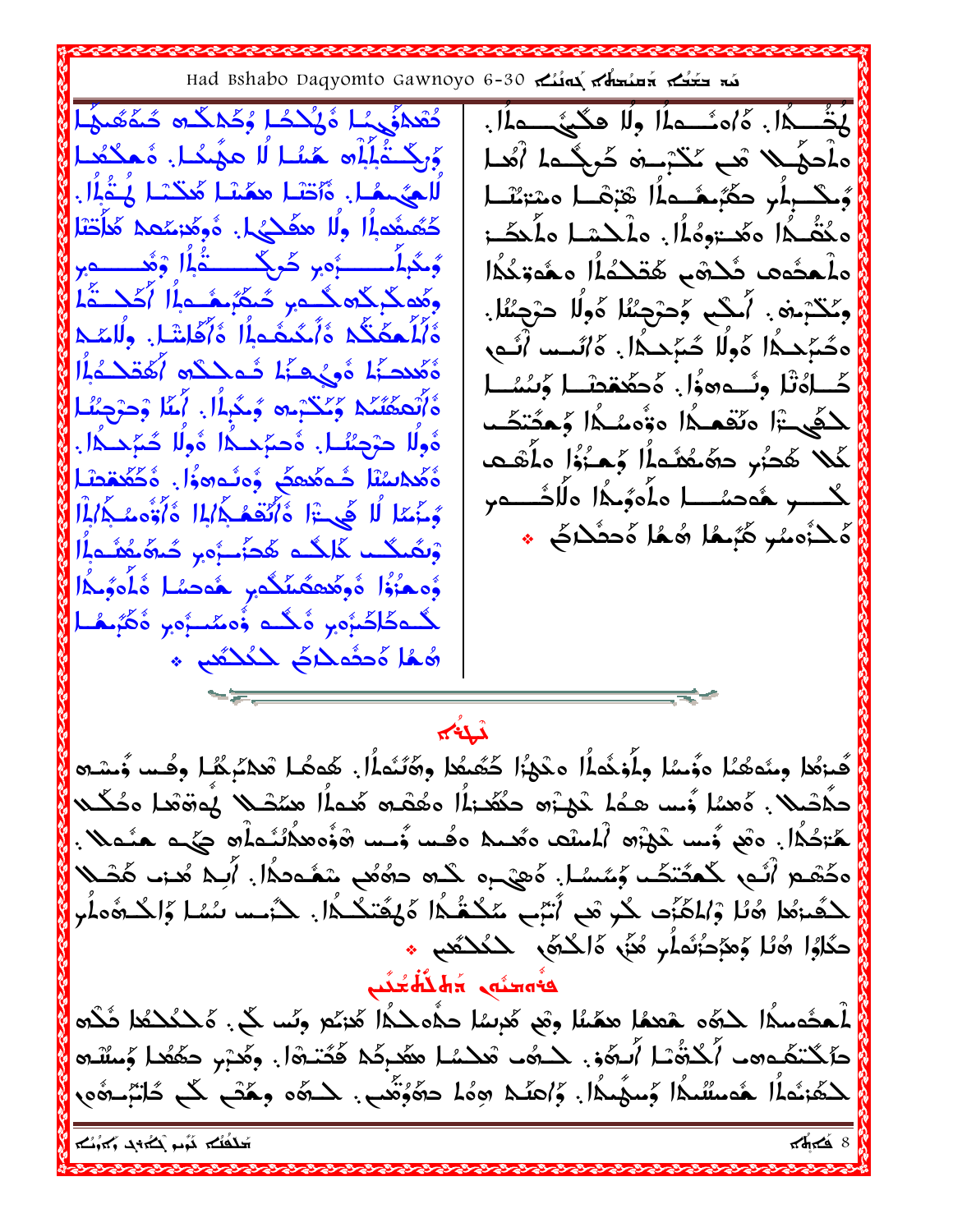Had Bshabo Daqyomto Gawnoyo 6-30 مَنْتُمُ 50 Had Bshabo Daqyomto Gawnoyo وِكْتَزَهِ مِنْ مَعْتَمَتَنَا وَالْحَدْثَةُ مَا الْمَحْدَوِذُكَ وَاهِنُمَالَ. وَشَلَّا مَعْشُمَا الْكَنْفَصَلّ ەللېم دەئا گېلا . وهُكْحُلًا حِسَّتًا وَهُلَّاؤُكَا لَمُّسْرًا وِهُمِكَب  $79.6$ لِكَعْلَــٰهُ! وَحَــٰٓزُوْ! لِمُؤْسَـرُ ٰهُمْ. هُمُتَمْـا ذُهْا ومّتكَّمُلُا هِفَمْتْل وُهكَـب كَعتَوهُـا هُمْقَعْفُلِ هَمُكْبُ هَي هُـتَمَٰلًا وِلَمْعَمَدُا حَثَٰا لَا جَحَــدُا هَــدَـهُ! هجُســدُه وحْزجُــا وِمِّتْلُ وِٱلْقَمِ لِلْدُوهَا الْمُحِكَّدَكَمِ ۚ رَبِّ إِوَّٱلْ أَحَّرُا حَرْسَعُهُ إِنْعُمَانَ أَلَمَّا. وَكَر أَعْدَشَهِ أَكْرَّقُنَا. كَعَدَّمْا وَوُتْنَا وَقُكْنَا وُاحْ لَمِشْهِ كَلَّا كَذّْفُـدُهِ هُبْتُغُـدًا مَكْمِنُـزًا حكككه المؤلم الأه وتكأوئسها للسماء ومَثْلا أُحِكْمٍ. هُجِبًا حَمَّتَكُمُا هَفَيْتًا ووُسعٌمب لكـ3، ممَّـزَّماُ! وُمسُلَـماُ! حَصَّر ىُهْوَوْماُ! وقَوْمَ ْنَا هُبْتِهَا. ۖ حَمُثْنَا هَعْبِ ەڭبۇ ھسَىلَا وقفُو. ݣْلْكَتْقْعَا سَىلْكُلْفَا لْمُ |هُــم كَــه. رَجّــا كَــ مُنزئــا ذُسْمُهُــا. هِ بِدُّوْهِ أَلْهِ وَحَدْهِكُمْ مَقْلَ هَدْتَرَا هَدْ. ەكْشْلا تْعِي أَتْبُّهُا وُحْكَى حَرَّجْتَا مِتْكُوتْنَا هُوَكَسُّـٰه} رُووُا وِلَمُوْكَــٰدُا. كَلَّهَكْـْـا لِمُؤَا كْتَبُسٍ. كَمْزًا هُلْا وِحْتَقْعَا وُهِكْبْكُمْ كُسْ كَبِّدَهُ! هُجِّوكُ-تَا وُهكَدْؤُهلًا!. كَكَذْهَدا حَـــوُّلُّا خَـــُرُلُّا. وضَـــلا مِنْيَــوَّا مُحَــزِب وَلَاوْمِكُمَّا هُوم وَكَرُوْ حَمَّةَمُّلِّسٍ هَيُشَالَ |مَعْقَدْــمُلَٰا وَهَكَّانِــمْ لَدَّنَـمَّـــب دَهــزًا. كَهْكَنْعَـــا هُككتْتْبِــا. ەلَاكْــب ة/الحَدَّبُ هِزْهُمبِ حرْجِنُما هُولًا حرْجِنُما. وثَعِدْوُدَ بِ كَعِيْسَةُ! وكَـدلًا هُـدْكَ دَفَـرًا حَبِّحِـدًا هُولًا حُبِّحِـدًا. حصَّــوما هُـُـزَـٰـل حِبْ دُانُـماًا ووۡتَنُـب. كُحَّتُــوۡا مِلَاكُـٰتَــرَا ا مَمْعًا مَحْمًى أَحْكُمَا هَا حَكَّ حَكْتَمَاً ا ەلَلىكى وقدائقىي قىي ۋەشا كَتْعُـدًا. وِئَكِتُوں شُفَی وَتَعَمَّ مُكْتَمَّ حَقَّةٍ كُبِّرٍ |أَكْتُمَا الْمُبْتَهَـا وَقُتِّب أَكْتُمَا لِكَتْبَا لَحَتْنَا مَوَوُّدًا هَنَّى كَمَيْتُمَا وَهَى شَمَارَ مِنْ مَنْ مِنْ الْمُؤْمَنُ لَلصَّـٰٓءَا ۖ هُنَى مُدْمًا حَزَّمتُمَا وُمكُو. كَيُكَنُّا هَ هَكْتَسْا دُـَّةُهْا هْ/هُنْكْتَعِهْا هُـقَوْا هنَّت هُ/هڤـر ڪـهُلُر هِلَانگــح وُحدَّڪــه هَ هَقُومُنْكَ. كُمْ وَهَّبْهِكُمْ يُحْكِمُ أَكْرَهُ! َهُىغُكُمْ حَفَّتْنَا وُسَهَّىكُمَا وَلَا أَنَّبَ هَٰاهُـِ مَ كُنْتُــْمْ دُوشَــْلا كَحِــزًا تَــٰائل هَأَوْمِكْــل حَقَّــمِيْ الرِّخْــارَ وَمَنْسَعْفَــماَبِ. كَيْتُبْــا أَوَّدَهُ مُعْشَداً أَرَّهُمْ أَرْهَدُهُ مُحَمَّدَ الْمَحَلَّفِ الْمَحَلَّفِ وَحْرِجٌةُ اهْمِي هُحِكْحَمْعُكُمْ هُوَ حَمْدٍ حَمْلًا وَرَجَّحَا وُحِكْرٍ لِمُنَسَى. ۞ منظم مَنْعِدِهِنَدْهَا ەْھكْتُعا خشَكْھ مُحْتُعا. ەَخْبَابُر وَمْكُر ەَ كَصَّدَا ، هُ - وَجَهُدا كَرِهُا . كَحَكْساً ا كَبْسِهْا حَقَّدْهِحُدًا وِذُهِمْا وُحْكُرٍ كَبُسْهَا وِهَٰلاَ الآرْبِ حهُنصُهِ لَٰہٖ ﴾ هُ هَفَندُه اللَّهُ اوْٓا أَرْجُمْ وَهُؤُوْ. وَزُوِّتْ هُوَ هُوَّوْا وِرَهُ هُشُواْ إِنَّا تمناه بالأشكر بالم تتفلض و پهندو